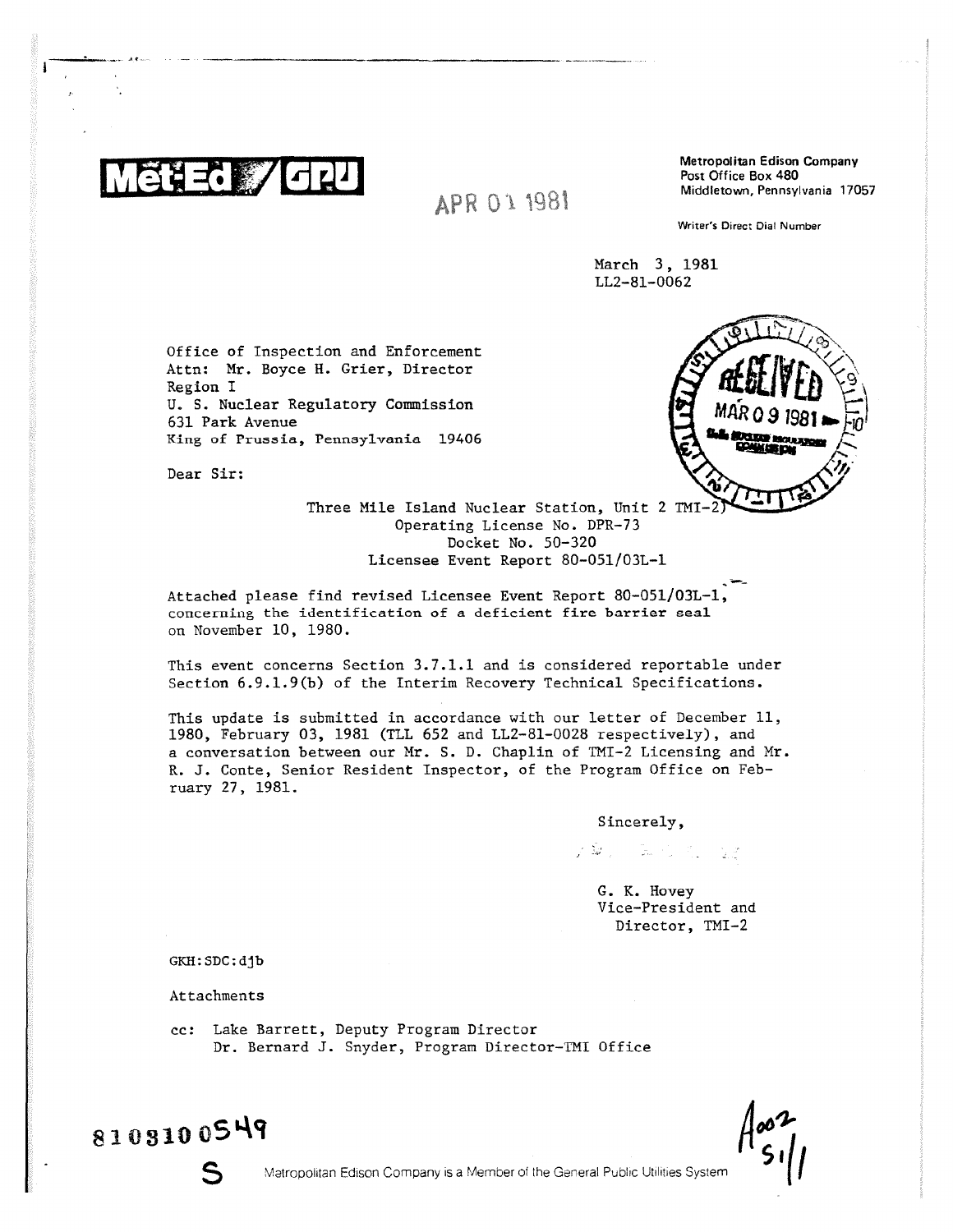| 7.77)                          | CONTROL BLOCK:<br>$\mathbf{1}$                                                                                                                                                                          | UIDAIE REIUNI - IREVIOUS REIUNI DRIE I<br>LICENSEE EVENT REPORT                                              | (PLEASE PRINT OR TYPE ALL REQUIRED INFORMATION)                                           | Attachment l                                   |
|--------------------------------|---------------------------------------------------------------------------------------------------------------------------------------------------------------------------------------------------------|--------------------------------------------------------------------------------------------------------------|-------------------------------------------------------------------------------------------|------------------------------------------------|
|                                |                                                                                                                                                                                                         | $0 0 0 0 0  -  0 0$                                                                                          |                                                                                           |                                                |
| <b>CON'T</b>                   | $\underbrace{L}{6}$<br>SOURCE<br>EVENT DESCRIPTION AND PROBABLE CONSEQUENCES (10)                                                                                                                       |                                                                                                              |                                                                                           |                                                |
| $0$   2                        | (On Nevember 10, 1980 a deficient fire barrier seal was discovered. Seal no. 3-484-51,                                                                                                                  |                                                                                                              |                                                                                           |                                                |
| 3 <sup>1</sup><br>$\mathbf{0}$ | located in the Service Building wall separating Unit Substation 2-22E and the mechani-                                                                                                                  |                                                                                                              |                                                                                           |                                                |
| $\overline{a}$<br>$\circ$      | cal Equipment Room, was observed to have an 18" long crack which penetrated the seal.                                                                                                                   |                                                                                                              |                                                                                           |                                                |
| I 5.<br>$\mathbf{o}$           | This event is not a violation of any Tech. Spec. It is reportable per Section                                                                                                                           |                                                                                                              |                                                                                           |                                                |
| 6<br>O                         | 6.9.1.9(b) due to entry and compliance with the action statement of Tech. Spec. 3.7.11.                                                                                                                 |                                                                                                              |                                                                                           |                                                |
| 7<br>0                         | This event had no effect on the plant, its operation, or the health and safety of the                                                                                                                   |                                                                                                              |                                                                                           |                                                |
| 8                              | public.                                                                                                                                                                                                 |                                                                                                              |                                                                                           | 80                                             |
| 9                              | <b>SYSTEM</b><br><b>CAUSE</b><br><b>CAUSE</b><br><b>SUBCODE</b><br>CODE<br>CODE<br>(12)<br>(11)<br>B<br>SEQUENTIAL                                                                                      | <b>COMPONENT CODE</b><br>$\mathbf{X}$<br>X.<br>$X \mid X \mid$<br>X(14)<br>$\mathbf{x}$<br>OCCURRENCE        | COMP.<br>VALVE<br>SUBCODE<br>SUBCODE<br>(15<br>- Z  <br><b>REPORT</b>                     | (16)<br><b>REVISION</b>                        |
|                                | REPORT NO.<br><b>EVENT YEAR</b><br>LER/RO<br>17<br><b>REPORT</b><br><b>ACTION FUTURE</b><br>EFFECT<br>ON PLANT<br><b>SHUTDOWN</b><br><b>ACTION</b><br>METHOD<br>TAKFN<br>(21)<br>z<br>(20)<br>K18)<br>A | CODE<br>5.<br>ATTACHMENT<br>SUBMITTED<br>HOURS $(22)$<br>(23)<br>  0   0  <br>0 <sup>1</sup><br>$\mathbf{0}$ | TYPE<br>L<br><b>PRIME COMP</b><br>NPRD-4<br><b>FORM SUB.</b><br><b>SUPPLIER</b><br>N/(24) | NO.<br><b>COMPONENT</b><br><b>MANUFACTURER</b> |
| $\mathbf{0}$                   | CAUSE DESCRIPTION AND CORRECTIVE ACTIONS (27)<br>The event occurred due to the discovery of a crack that developed in the Fire Barrier                                                                  |                                                                                                              |                                                                                           |                                                |
|                                | Penetration Seal, thereby making the seal non-functional. An hourly fire watch was                                                                                                                      |                                                                                                              |                                                                                           |                                                |
| 1 <sup>12</sup>                | implemented and maintained during the seal repair. The seal was repaired and returned                                                                                                                   |                                                                                                              |                                                                                           |                                                |
|                                | to service on November 10, 1980. The surveillance frequency for Firewall-50 seals                                                                                                                       |                                                                                                              |                                                                                           |                                                |
| 4                              | will be increased from once every 18 months to once every 12 months.<br>89                                                                                                                              |                                                                                                              |                                                                                           | 80                                             |
|                                | <b>FACILITY</b><br>STATUS<br>OTHER STATUS<br>% POWER<br>'28<br>0<br>Recovery Mode<br>0.<br>9<br>10<br>12<br>13<br>CONTENT<br><b>ACTIVITY</b>                                                            | METHOD OF<br>(30)<br><b>DISCOVERY</b><br>$^{\prime}31$<br>A<br>45<br>46                                      | DISCOVERY DESCRIPTION<br>Licensee Employee Observation                                    | (32)<br>80                                     |
| 6                              | AMOUNT OF ACTIVITY (35)<br>RELEASED_OF RELEASE<br>N/A<br>(33)<br>z.<br>Z(34)<br>10<br>э<br>11<br>PERSONNEL EXPOSURES                                                                                    | 45                                                                                                           | LOCATION OF RELEASE (36)<br>N/A                                                           | 80                                             |
| 71                             | DESCRIPTION (39)<br><b>NUMBER</b><br>TYPE<br>Z(38)<br>【37<br>U<br>$^{\Omega}$<br>0                                                                                                                      |                                                                                                              | N/A                                                                                       | 80                                             |
| 8                              | 13<br>9<br>11<br>PERSONNEL INJURIES<br>DESCRIPTION(41)<br><b>NUMBER</b>                                                                                                                                 |                                                                                                              |                                                                                           |                                                |
| 8                              | 0<br>$\Omega$<br>(40)<br>$\Omega$<br>11<br>12<br>LOSS OF OR DAMAGE TO FACILITY (43)                                                                                                                     | N/A                                                                                                          |                                                                                           | 80                                             |
| 9                              | DESCRIPTION<br>TYPE<br>ΖI<br>(42)<br>э<br>10                                                                                                                                                            | N/A                                                                                                          |                                                                                           | 80                                             |
| 0                              | <b>PUBLICITY</b><br>DESCRIPTION (45)<br>ISSUED,<br>(44)                                                                                                                                                 | N/A                                                                                                          |                                                                                           | NRC USE ONLY<br>7.92                           |
| 8                              | 9<br>10<br>NAME OF PREPARER Steven D. Chaplin                                                                                                                                                           |                                                                                                              | 68<br>- 69<br>$(717)$ 948-8461<br>PHONE:                                                  | $80 - 5$<br>o<br>۹,                            |
| 8108100556                     |                                                                                                                                                                                                         |                                                                                                              |                                                                                           |                                                |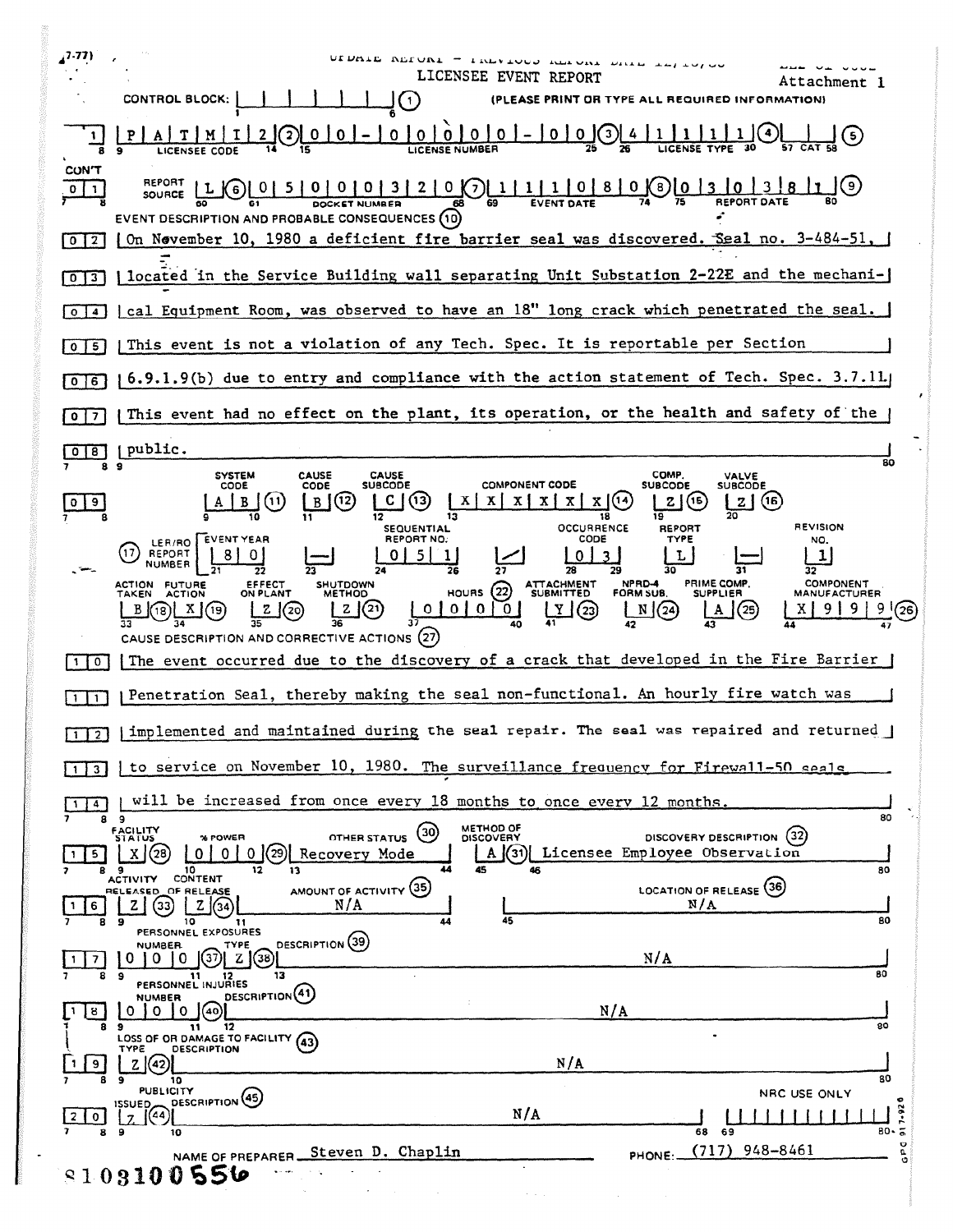## LICENSEE EVENT REPORT NARRATIVE REPORT

### $TMI-2$

### LER 80-051/03L-1 EVENT DATE - November 10, 1980

#### I.. EXPLANATION OF OCCURRENCE

On November 10, 1980, a deficient fire barrier seal was discovered. The deficient seal, number 3-484-51, is located on the 351'6" level of the Control Building, in the wall separating Unit Substation 2-22E from the Mechanical Equipment Room. The defect, a crack, approximately 1/2" to 5/8" wide and approximately 18" long, penetrated the 1 foot thick seal.

This event is not a violation of any Technical Specification. It is reportable under Section 6.9.1.9(b) due to entry Into the action statement of specification 3.7.11. LER 79-12/03L-0 reports similar conditions.

## II. CAUSE OF THE OCCURRENCE

This event occurred due to the discovery of a crack that developed in the Fire Barrier Penetration seal, thereby making the seal non-functional.

#### III. CIRCUMSTANCES SURROUNDING THE OCCURRENCE

At the time of the occurrence, the Unit 2 facility was in a longterm, cold shutdown state. The Reactor decay heat was being removed via steam generator which is operating in a 'steaming' mode. Throughout the event there was no Loss of Natural Circulation heat removal in the RCS System.

## TV. CORRECTIVE ACTIONS TAKEN OR TO BE TAKEN

#### IMMEDIATE

In accordance with the action statement of Section 3.7.11, an hourly fire watch was initiated immediately end **maintained** until the repair was accomplished.

The seal was repaired with silicone foam in the form of Sem-Kits. Repairs were completed and the seal returned to a functional status at 2027 hours on November 10, 1980.

#### LONG TERM

Defective Firewall-50 seals are being, considered as temporarily functional when repaired with silicone foam based on acceptance criteria agreed upon by ANI (American Nuclear Insurers) and the seal installer, Chemtrol Corporation.

 $\sim$  1000  $\sim$  1000  $\sim$  1000  $\sim$ 

In addition, the surveillance frequency for fire barrier seals made wholly or in part by Firewall-50 will be increased from 18 months to 12 months. The inspection acceptance criteria will remain consistent with that stated in Inspection Report 79-26.

 $\mathcal{L}^{\mathcal{L}}(\mathcal{L}^{\mathcal{L}}(\mathbf{X},\mathbf{X},\mathbf{X},\mathbf{X},\mathbf{X},\mathbf{X},\mathbf{X},\mathbf{X},\mathbf{X},\mathbf{X},\mathbf{X},\mathbf{X},\mathbf{X},\mathbf{X},\mathbf{X},\mathbf{X},\mathbf{X},\mathbf{X},\mathbf{X},\mathbf{X},\mathbf{X},\mathbf{X},\mathbf{X},\mathbf{X},\mathbf{X},\mathbf{X},\mathbf{X},\mathbf{X},\mathbf{X},\mathbf{X},\mathbf{X},\mathbf{X},\math$